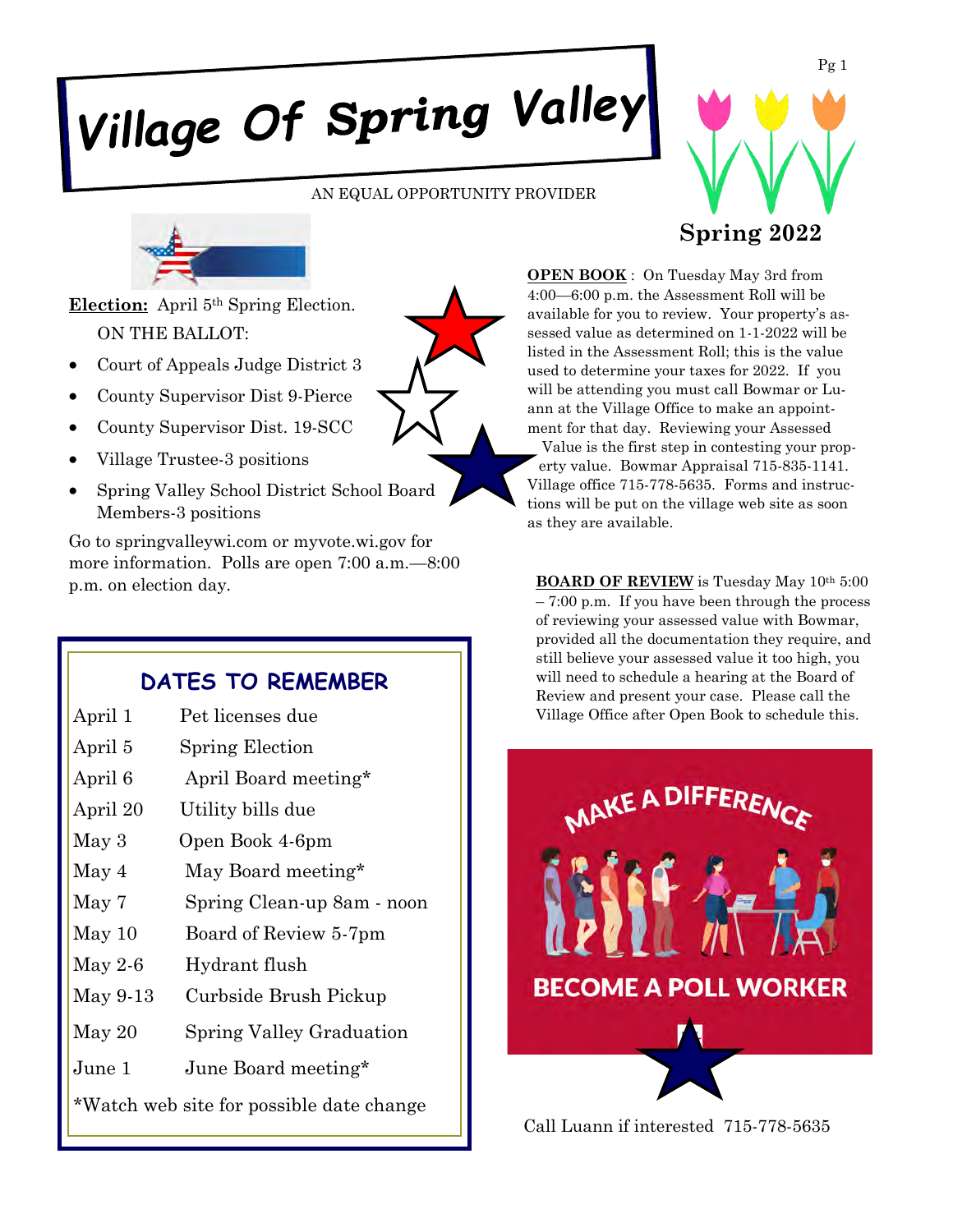# **FROM THE PUBLIC WORKS DEPARTMENT….**



**\*MAY 2nd-6th HYDRANT FLUSHING** If your water appears cloudy or dark, let it run until clear. Remember to check your water before washing clothes to prevent staining. Residents with water softeners should also check the cycle time of their units so that the softener does not regenerate during this time period.

*\*SATURDAY MAY 7TH-SPRING CLEAN UP* Held from 8-noon at the Village Shop, S407 Newman Avenue. See schedule of fees later in this newsletter. Call the Village office if you have questions 778-5635.

#### \***MAY 9th-13th CURBSIDE BRUSH PICK-UP**.

Leave cleared brush and branches from you property at the curb and the guys will pick up during the week as they see it. If we miss you, call and we'll

send them over! 778-5635 REMEMBER NO YARD WASTE IS ACCEPTED!



# **~DEADLINE~**

**If you haven't registered your pet, please do so ASAP. Registrations were due April 1st.** 

**A list of all unregistered pets will be given to the police department for follow-up.** 



**Summer Ordinances to remember:**

Check the village website springvalleywi.com for the following Ordinances:

10-22: Building Permits

18-7: Lawn and grass length regulations

58-594: Swimming pools

38-82: Open burning

6-10: Picking up after your dog

6-6/b-1: Leash requirements

Call the office if you have questions 778-5635

**The Village has contracted with Companion Animal Control in an effort to cut down on the amount of time and expense our local law enforcement spends on the dogs and cats each year. PLEASE NOTE if You call Animal Control about a problem and no "owner" is identified to absorb that cost, you will be charged for the call. For example, reporting a stray animal in or around your yard can cost \$100 or more if the animal is taken by CAC, housed, seen by a vet, and put into an adoption program. These charges will be billed back to the caller.**



I

#### NOTES & REMINDERS FROM THE POLICE DEPARTMENT

• Please make sure that house numbers are clearly posted on your homes in case of the need for Emergency Services. Make sure trees, hanging baskets and flags are not blocking visibility of the numbers.

- All dogs must be on a leash when walking. Animals must be contained by kennel or some type of fencing while outside in yards to eliminate running out at vehicles or pedestrians
- Fecal matter in yards and out walking must be picked up and discarded

Sec. 6-10. Depositing of fecal matter on public or private property prohibited; exemption. (a) The owner or person in charge of any dog or other animal shall not permit solid fecal matter of such animal to be deposited upon any street, alley or other public or private property, unless such matter is immediately removed by the owner or person in charge of such dog or animal. Citation amount is \$169.50.



THURSDAY, APRIL 14TH at 1:45pm and again at 6:45pm.

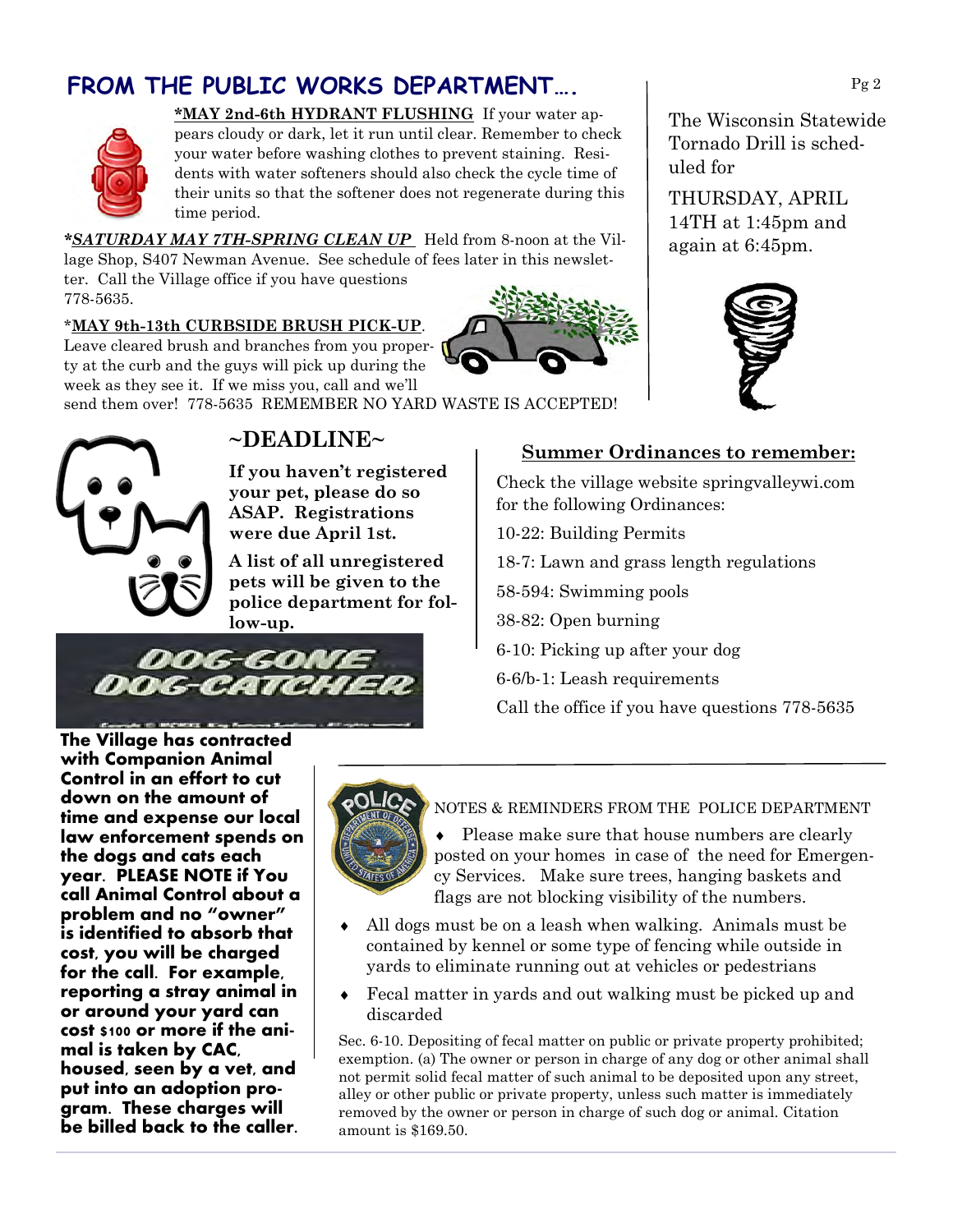

#### **HANDY ANDY PARK PROJECT**

With the goal of a new playground complete we continue to work towards our new goal of putting a safe walking /bike path from the downtown into the park, and possibly even a loop

around the entire park. We believe the addition of this path will help keep the kids in our community safe and serve as a place of beauty for exercise and recreation for the entire community to enjoy.

We continue to have much fundraising to do to complete our vision for the Handy Andy Park Project, and we need your help!

- Ask your family, friends, and neighbors, if they would be interested in donating to this awesome project or help out in some way. https://svcommunity.wixsite.com/ handyandyparkproject or check out the Spring Valley Village website to find a donation form there www.springvalleywi.com
- Check to see if your employer will match donations.
- Donations of \$100 or more will be permanently recognized at the park!
- Fundraisers will be needed throughout the next couple of years and we would love for you to be on our list of volunteer helpers!
- Do you have fundraising ideas or grant opportunities that you'd like to share? Please visit our page at https:// svcommunity.wixsite.com/handyandyparkproject, and let us know your ideas.

Its amazing what a small community can accomplish when we all work together towards a common goal.

Thank you for all the support thus far.

**Village Board Members**

Marsha Brunkhorst 778-4382

 Mary Ducklow 778-5975 Ruth Lukes 778-5876 Liz Erickson 778-4506

 Andy Vorlicek 778-4248 Rich O'Connell 778-4862 The Village Board meets the first Wednesday of each month at 6:15 p.m. in the Council Room at the Village Hall.

**President:**

**Trustees:**

(open)

## ~~COMMUNITY SAFETY DAY~~

Friday June 17th 4-7 p.m.

Watch the Spring Valley Area Ambulance and Community Facebook pages for location and any additional information.



Consider purchasing a Memorial Bench. Memorial benches are available for purchase through the Spring Valley Village Office and may be installed at any time. The placement will be determined by the Village Board or Public Works Department, with your preference in mind. Benches are currently being placed in Handy Andy Park and along the Highway 29 walking trail. You may also have a tree planted in memory or in honor of

someone. Call the village office 715 778-5635 for details. See online at

roudebushco.com



**Village Office**

Monday - Friday 8:00am - 4:30pm 715-778-5635

Luann Emerson, Clerk/Treasurer clerk@springvalleywi.com

Ruth Esanbock, Office Assistant svassist@springvalleywi.com

**Public Works Department** 715-778-4238 Steven Kirby, Lead Joe Hoheisel, Assistant

#### **Spring Valley PD 715-778-5678**

Sharon Verges, PT Chief chief@svpolice.org Dulcie Lilly, FT Officer officer2302@svpolice.org

**Spring Valley Fire Department**

Mike Fitzjarrell, Chief 715-778-4452

**Spring Valley Ambulance** Tod Jorgenson, Director 715-778-4452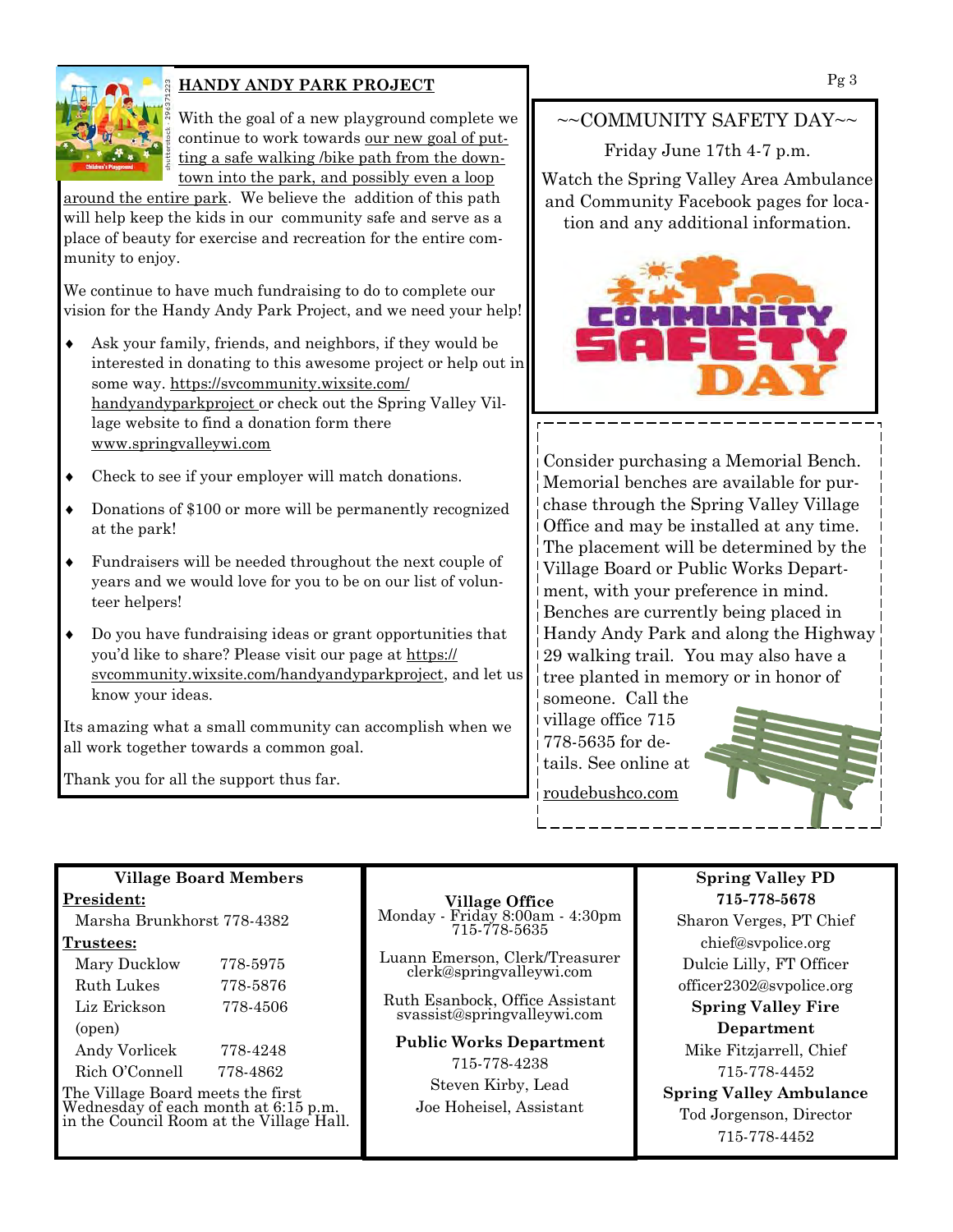

Now that spring is approaching it's time to clean up our yards. *Please* use the compost area in the business park for your yard waste and dispose of the other items in the garbage. The compost area is located in the business park just past Ultimate Coatings; watch for the sign. Disposing of yard waste in ditches or levees costs every tax payer money!!

### Reminder-there will be fines for leaving junk/garbage at the recycle center and illegal dumping at the compost site

We are already seeing a positive impact of the Eau Galle Road project. Each spring as the snow melts and during any rain event our sanitary sewer line is flooded with water through small cracks in the sewer main. Our treatment plant then has to pay to process thousands of gallons of water given to us by Mother Nature. By replacing the sanitary sewer main just before the processing plant and sealing in other areas we have been able to eliminate a great percentage of processing.



A huge THANK YOU to all the community and area volunteers who made the skating rink project possible. Steve Marek and company came forward to start the process and the rink was enjoyed by so many! There were things learned this year that will help improve the program next year. Hopefully we can start earlier winter of 2022 for a longer season!

THANK YOU to our donators! There were 2 donations made to the ice-skating rink project this winter. One was a private donation used by the volunteers to help defer the cost of the new hockey nets. The other was from Spring Valley Education Foundation to the Village to help defer the cost of water for the rink and Public Works employee time.





#### **S407 Newman Avenue.**

**Items not accepted**: Recyclable goods: glass, tin, aluminum, plastic, mixed paper, cardboard, newspaper; fluorescent light bulbs, gas & oil filters and containers, concrete, treated lumber with creosote (railroad ties), asphalt, yard waste (branches and grass clippings), solvents and cleaners.

#### **Items that will be charged for:**

#### **Electronics**

| Whole Computer                          | 35.00   |
|-----------------------------------------|---------|
| Laptop                                  | 20.00   |
| Monitor                                 | 20.00   |
| Keyboard, Printer, Scanner              | 7.00    |
| DVD/VCR/CD, Stereo                      | 15.00   |
| Satellite Receivers                     | 7.00    |
| Paper Shredder                          | 10.00   |
| Phones/Answering Machine                | 5.00    |
| <b>Fax Machine</b>                      | 15.00   |
| Desk Copier                             | 7.00    |
| Floor Copier                            | 35.00   |
| <b>Appliances:</b>                      | \$20.00 |
| Stove, Water Heater, Furnace, Dishwash- |         |

Stove, Water Heater, Furnace, Dishwasher, Washer, Dryer, Microwave

| <b>Appliances:</b> |                                         | \$30.00 |  |  |
|--------------------|-----------------------------------------|---------|--|--|
|                    | Refrigarators Debumidifier Freezers Air |         |  |  |

Refrigerators, Dehumidifier, Freezers, Air Conditioners

#### **Furniture:**

| Chairs/Mattress/Box Springs  | 15.00 |
|------------------------------|-------|
| Sofa/Sofa Sleepers/Love Seat | 25.00 |
| Sectional Sofas              | 35.00 |
| Miscellaneous                |       |

Batteries 2.00

LP Tanks, Lawnmowers, Snowblowers, Grill, Vacuum Cleaners, Bicycles, Barrels $(55$  gallon)

**Tires,Tv's, and Miscellaneous**: Prices Vary, Inquire with Public Works staff or Clerk when arriving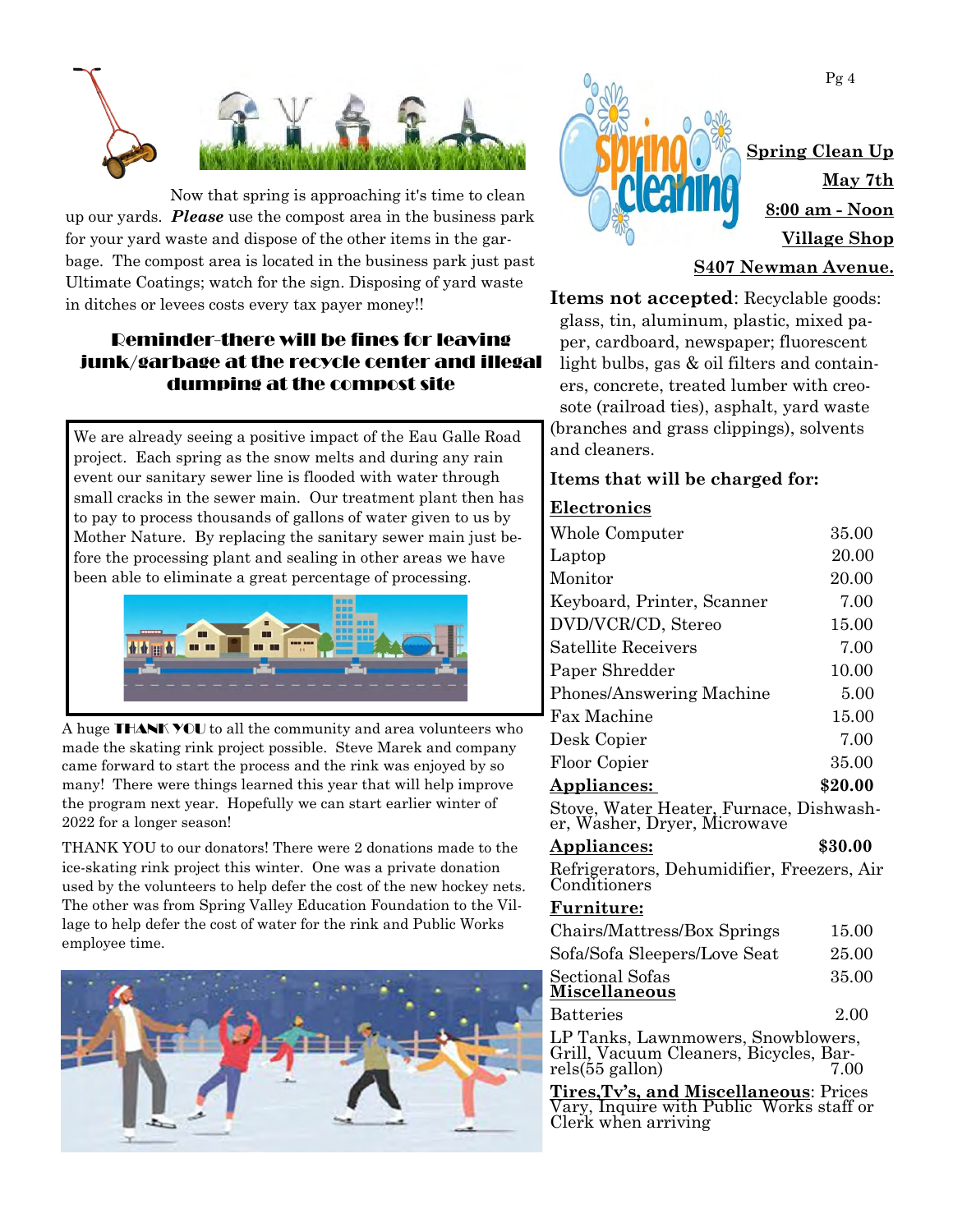

Pierce County Historical Association will have a week-long display at the Community Center the week before and weekend of Dam Days. It is the 80th Anniversary of the flood in Spring Valley that prompted the ACOE to build the dam. Arlyn Colby will also have a display on the Spring Valley Railroad Line.

#### DON'T FORGET…

Golf carts used within the Village limits need to be registered. Please stop in to the village office for ordinance information and a registration form. Cost is \$25. This does NOT apply to people who are going to and from the golf course to play. This is for those residents who use a golf cart as a mode of transportation in town.



| ine.<br><b>SYVERSON POOL</b><br><b>W122 IRON ST.</b><br>715 778-5605<br>johnsonk@springvalley.k12.wi.us |                    |           |                   |         |  |  |
|---------------------------------------------------------------------------------------------------------|--------------------|-----------|-------------------|---------|--|--|
| 2022 SYVERSON POOL FEES                                                                                 | <b>Season Pass</b> | Daily Fee | <b>Punch Card</b> | Lessons |  |  |
| Child(Age4-17yrs)                                                                                       | \$80               | \$4       | \$35/10 punch     | See     |  |  |
| <b>Adult</b>                                                                                            | \$85               | \$5       | \$45/10 punch     | Table   |  |  |
|                                                                                                         |                    |           |                   |         |  |  |

## **2022 SWIMMING LESSON FEES Spring Valley School District Residents**  $\frac{1}{2}$  \$45 **\*With the purchase of a season pass(family or individual/per child)** \$35 **Spring Valley School District NON-Residents** \$55 **\*With the purchase of a season pass(family or individual/per child)** \$45 (Reduced lesson fees are available to SV District residents who qualify for free/reduced hot lunch. **Pool Open Daily: June 1st - August 31st**

**Open Swim Sessions & Swimming Lessons: Dates & Times to be determined. please check after April 1st on the SV School District website at www.spring valley.k12.wi.us.**

**Click on Parents & Community, then Community, then Syverson Pool Information.**

**Free Programs with the purchase of a season pass include: Adult Lap Swim, Water Aerobics, Teen Night, & Family Night. Receive a FREE 5-punch guest pass.**

**Please contact Mgr. Kelly Johnson at johnsonk@springvalley.k12.wi.us with any questions**